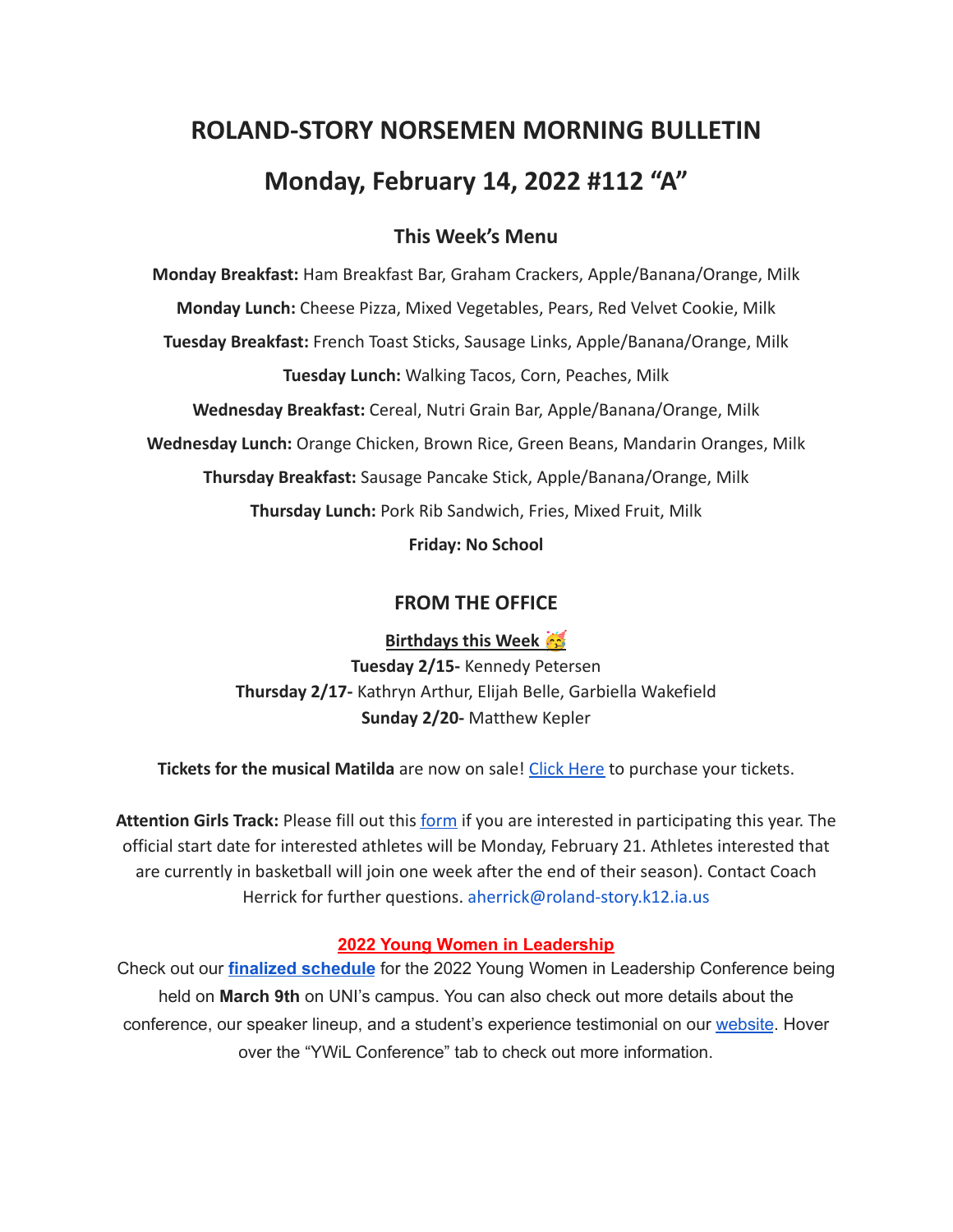**Registration is open now** until February 23rd for the 2022 Young Women in Leadership Conference. Act fast as space is limited so [CLICK](https://event.formdash.org/2022/ywil/) HERE to register and reserve your spot! If you have any questions, please reach out to us at uni.youngwomeninleadership@gmail.com and we would be happy to help. See Mrs. Heisterkamp if you have transportation problems to this event.)

**Upcoming Driver's Ed Classes at Roland Story High School**

All classes will remain online and driving will be done in person. March 28-April 29 June 6-June 30 [Click](http://streetsmartsdriversed.com/) here to register.

**There will be two more public informational meetings on the upcoming bond issue.** If approved, the March 1 bond would allow Roland-Story to move forward with a series of improvements at Dallas Kray Track & Kerry Van Winkle Field and our surrounding athletic complex facilities.

2/15 7pm at the High School library

2/28 7pm at the Middle School library

Attendees will have opportunities to ask questions and provide feedback.

Learn more: [https://www.rolandstorybond.org](https://www.rolandstorybond.org/?fbclid=IwAR3AJHhy8S8KvQsof-Z44UTrIBXDkOZFSdMyUXMovrg0bH3FkvkTprNkFuM)



**[COUNSELOR FOLDER](https://docs.google.com/document/d/1vmwczNPbDzXe9vFaG5LJMQ7NYDv-i4oQJHybqA65TUc/edit?usp=sharing) (9-12)-Click here**

**VISITE AND A CENTRAL Visit- 1/15 during Seminar- Counselor's Office (Let Mrs. Cory know if your** 

interested)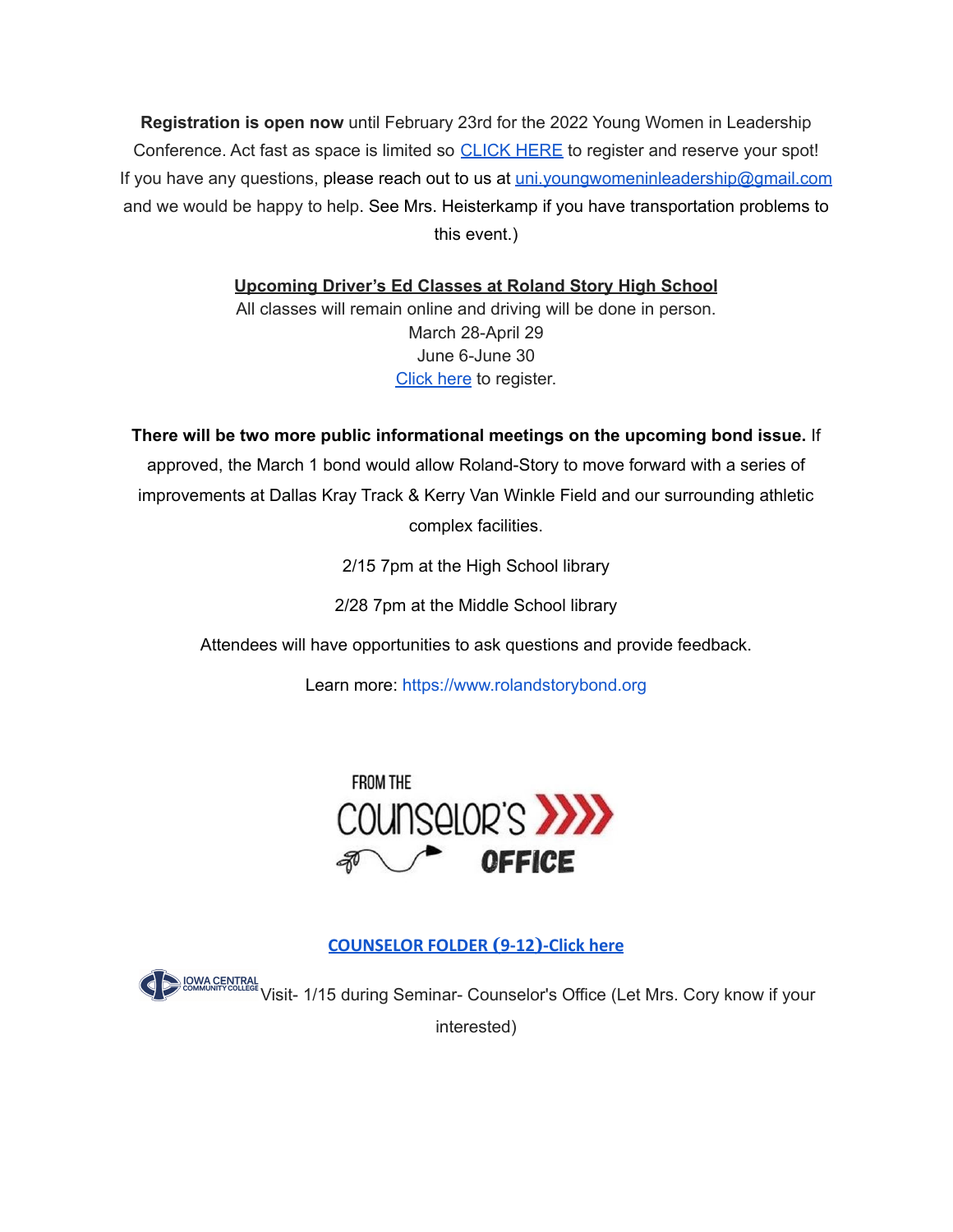#### **2022-2023 REGISTRATION SHEETS-UPDATE!**

**9-11th students and staff,** we are moving the *DUE DATE* for registration sheets to be turned in to your seminar teacher from February 14th to February 21st. If you have your schedule finalized please turn them in upon completion but the expectation for you to have it turned in is now **Monday, FEBRUARY 21st.**

\*\*Online registration will be moved to February 28th during seminar.

#### **Scholarship**

Reynold C. Hentges Memorial [Scholarship](https://drive.google.com/file/d/1hjWI_srze5__tTjHVbJ5z3zd1-S63qlS/view?usp=sharing) (IAAI)- \$1,000 due 3/30 must major in a field of education promoting a career in one of the following professions or area of study: Fire Service, Fire Science, Law Enforcement, Law, Fire Protection Engineering, Fire Protection Technology or Insurance.

#### [StudentScholarships.org](https://drive.google.com/file/d/1hV3dZAuh9FIeLf132rgQi86QgS7AQzZD/view?usp=sharing)

1) Smart Owl Scholarship- \$7,000 due 2/28 2) DAV Scholarships- \$30,000 due 2/28 3) Women's Cyber Security Scholarships- \$6,000 due 2/28 4) Kennedy Center VSA Young Soloists Award- \$2,000 due 2/28 5) SP Scholarship- \$10,000 due 2/28 6) SEG Scholarships- \$10,000 due 3/1 7) Eagle Scout of the Year Scholarship- \$10,000 due 3/1 8) NIADA Foundation Scholarship- \$3,500 due 3/12 9) Minority/Indigenous Nurse Leader Scholarship- \$1,000 due 3/15 10) BMW Engineering Scholarship- \$1,500 due 3/21 11) Careers that Care Scholarship- \$750 due 4/18 12) American Culinary Federation Scholarships- \$2,500 due 4/30 13) Abbott Painters Scholarship Program- \$500 due 4/30 14) Got a Spine Scholarship- \$500 due 5/2

15) Hospital Safety Awareness Scholarship- \$1,000 due 5/31

# **Local Scholarship**

Ag Coop Safety Directors of Iowa [Scholarship](https://drive.google.com/file/d/1wX3l1X88nHo4DZaVPAlq49FzsUtMJSWh/view?usp=sharing) Make a copy, fill, print, sign and email. Multiple scholarship awards up to \$3,000 due 4/29.